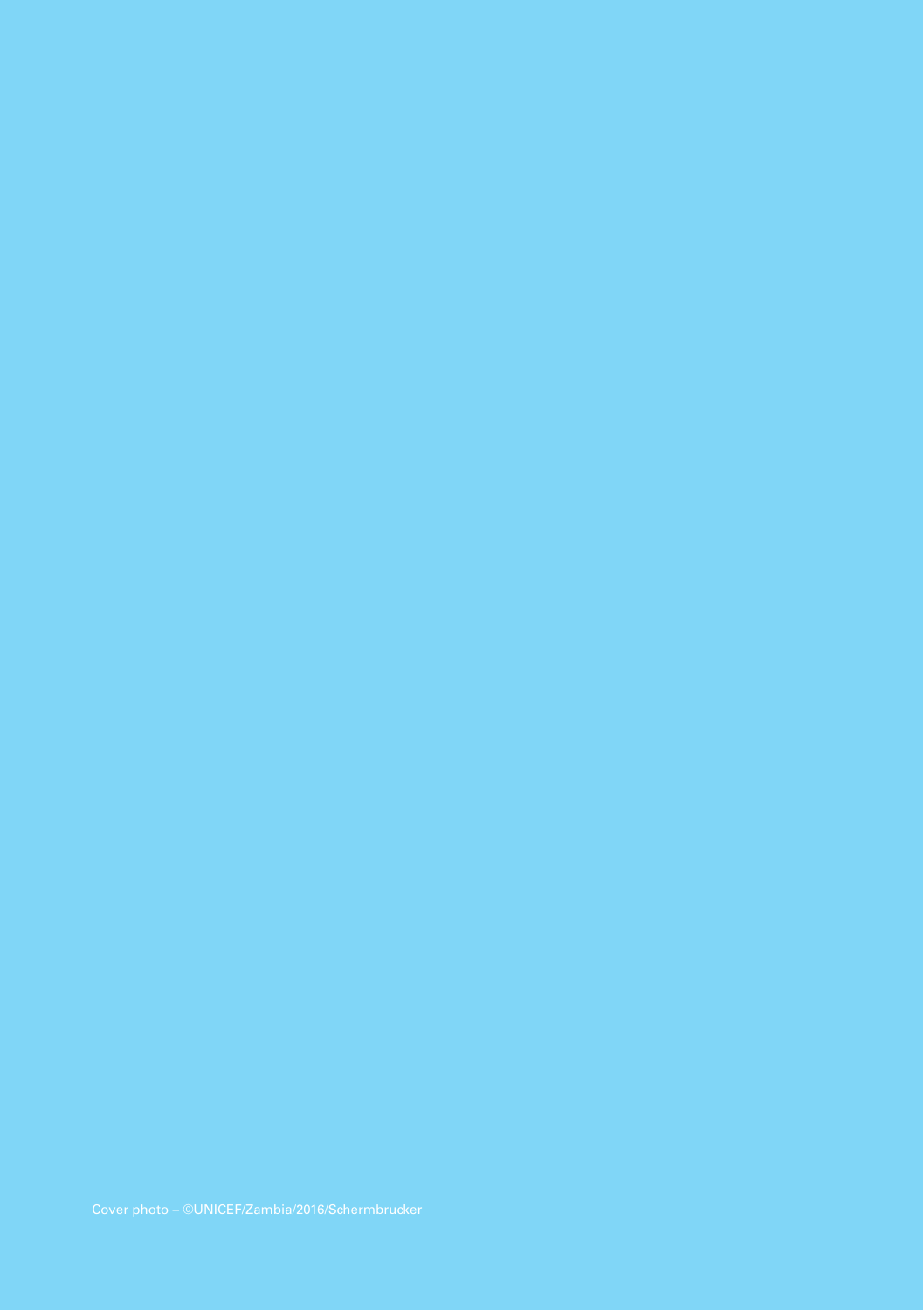## **Highlights**



The relative share of the education sector budget is at its lowest level in five years at 15.3 per cent in 2019 from 20.2 per cent at peak in 2015.



**To attain higher middle income status Zambia needs to invest in its young population so as to increase the average years of schooling from the current 6.6 to about 13.5. To achieve this, the Government needs a financing strategy accompanied by solid budget action to achieve classroom parity for secondary and primary levels from the current ratio of 1 to 9.**



2019 allocation to Early Childhood Education has declined by 88 per cent because of no allocation for ECE infrastructure due to austerity measures. **Without an increased allocation for ECE infrastructure a considerable number of children will continue to be ill-prepared for grade one as currently only 32 per cent of grade one entrants have ECE experience.**



Prudent use of financial resources is critical to the improvement of educational outcomes which are currently poor. Despite massive investments in the sector education outcomes are poor. For instance, a recent study by the Organisation for Economic Co-operation and Development (OECD) and the- Examination Council of Zambia revealed that 15-year-old Zambian students achieved only 5 per cent and 2 per cent of the minimum international level of proficiency in reading and mathematics respectively. **The Government needs to** 

**enhance its public financial management system to improve expenditure efficiency.**



Despite the education budget being outputbased, there is no visible link between allocations and the direction of output indicators. **Budget outputs should be reviewed annually and be in order of priority considering fiscal challenges.**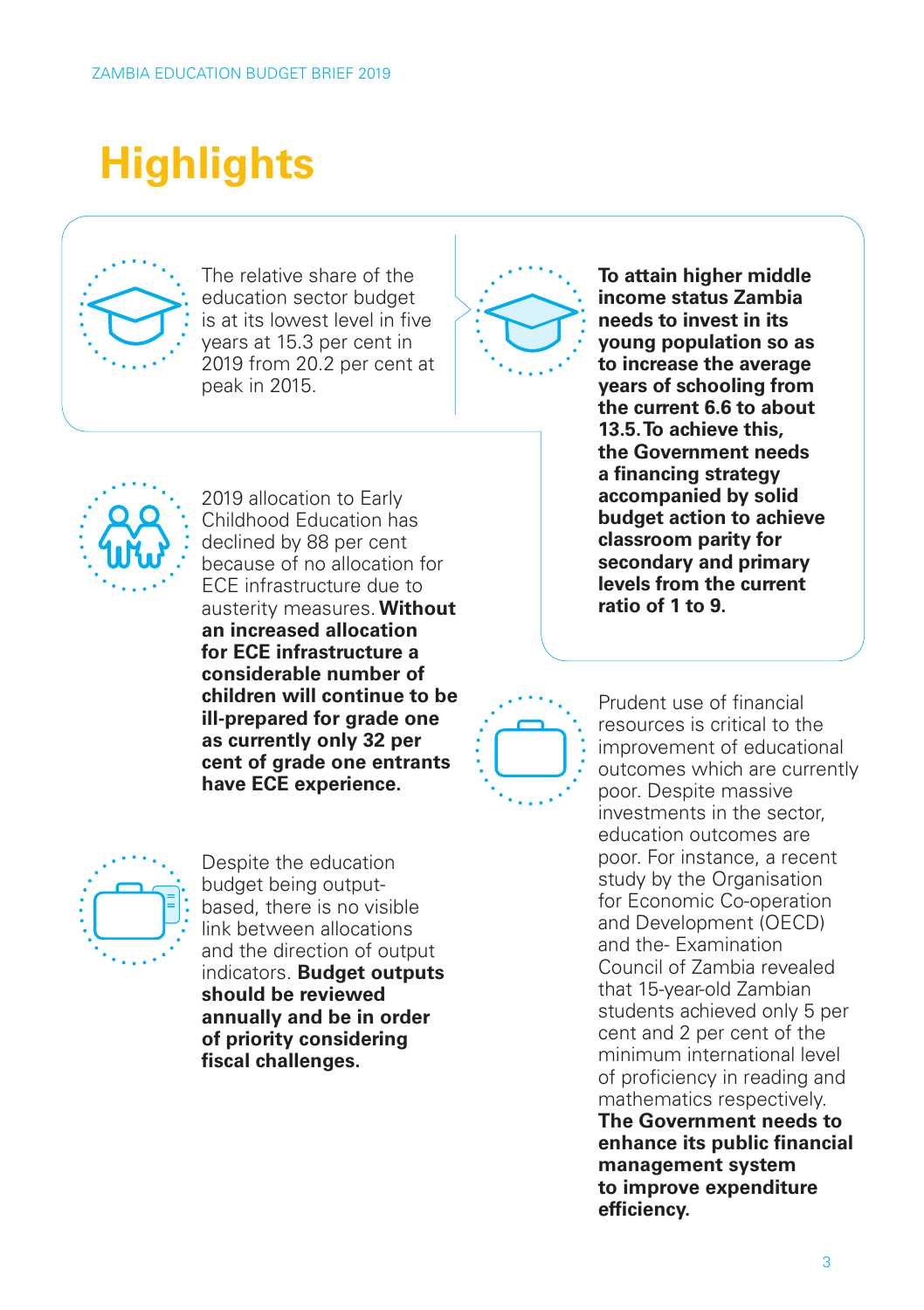# **Introduction**

The 2019 National Budget was approved by the National Assembly on 21st December 2018. The total National Budget stands at K86.8 billion, which is 28.9 percent of projected GDP. This budget comes at a time when the Government has undertaken austerity measures to decelerate the debt burden. Consequential to this, the education sector allocation has reduced from 16.1 per cent in 2018 to 15.3 percent in 2019.

In terms of the proportion of GDP allocated to education, Zambia is in the upper ranks of African countries. In 2014 for instance, 5.2 per cent of GDP went to the education sector.

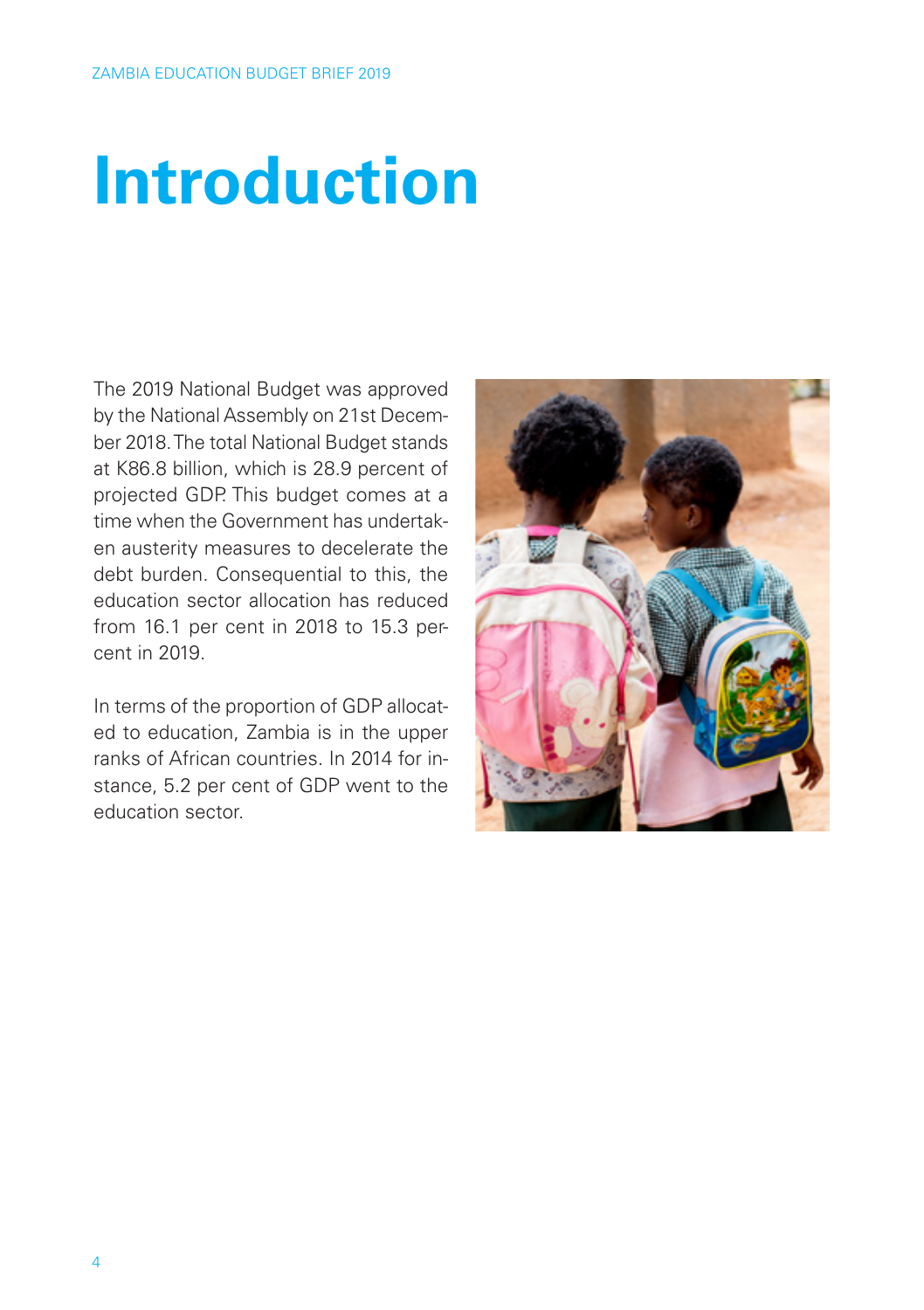

### **Chart 1: Country Comparison for Education Expenditure Relative to GDP**

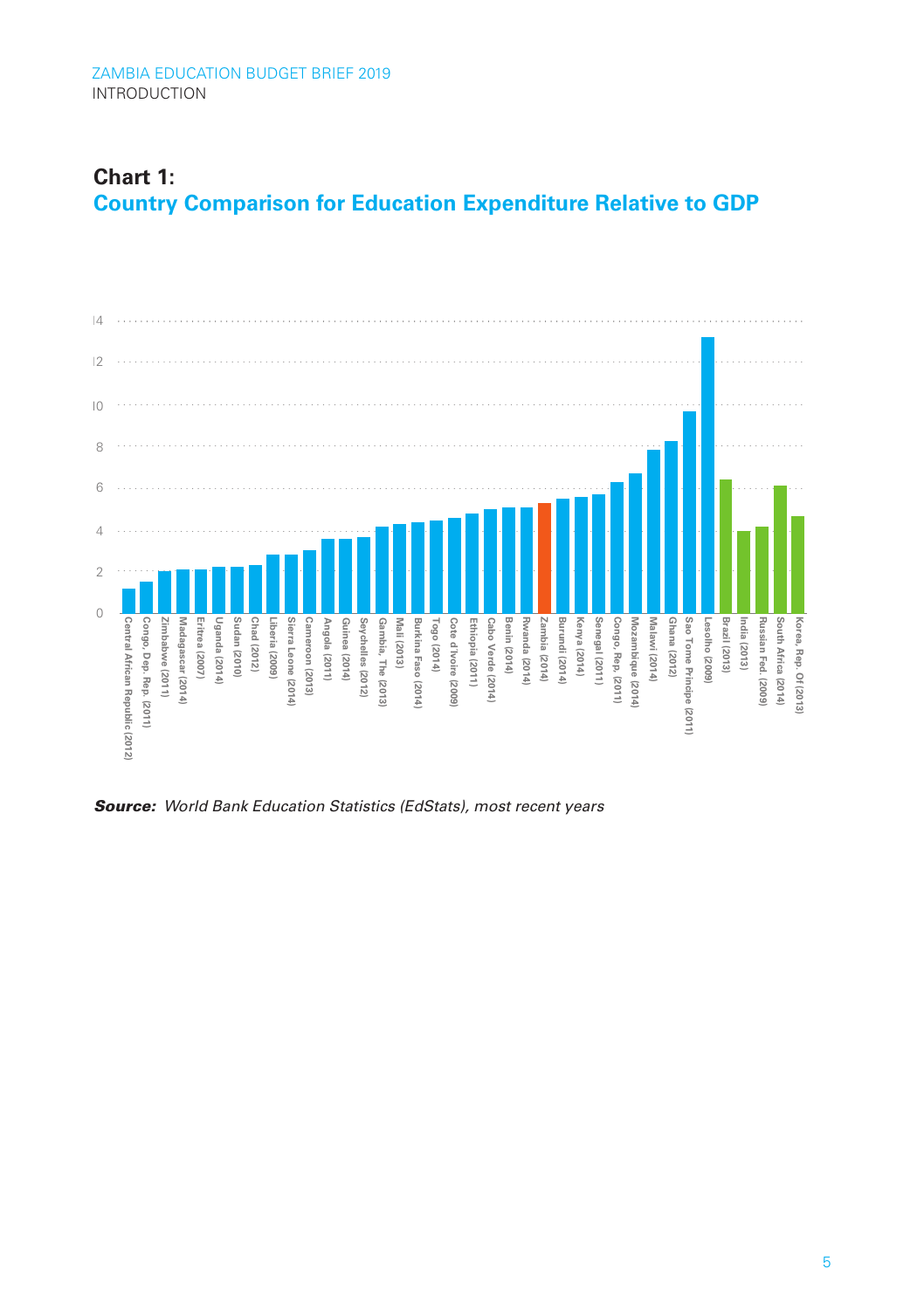# **Education sector budget analysis**

The provision of education in Zambia is spearheaded by two ministries: the Ministry of Higher Education covers higher (tertiary) education and the Ministry of General Education is responsible for policy formulation and implementation for the provision of early, primary and secondary education. A total of 76 per cent of the education sector budget has been appropriated to the Ministry of General Education, 12 per cent to the Ministry of Higher Education and 12 per cent for education sector infrastructure. The relative share of the 2019 education sector budget is at its lowest in the last five years with the highest level having been in 2016 at 20.2 per cent (education sector expenditure was 17 per cent against a budget of 22 per cent). In terms of per school-going age allocation (per capita); at primary education level the allocation has increased by 14 per cent from K1,814 in 2015 to K2,076 in 2019 and a decline of 3 per cent has been recorded at secondary education level. This means that the secondary education budget is not responding to population growth. This poses a significant risk to Zambia's economic ambitions as education is an important source of human capital formation generating technical skills and creating the manpower required for sustainable economic development.

The decreasing allocation to secondary education is further hampering the already low transition rates to, and participation in, secondary education especially for girls and other vulnerable groups like Children with Special Education Needs (CSEN) who are most marginalized.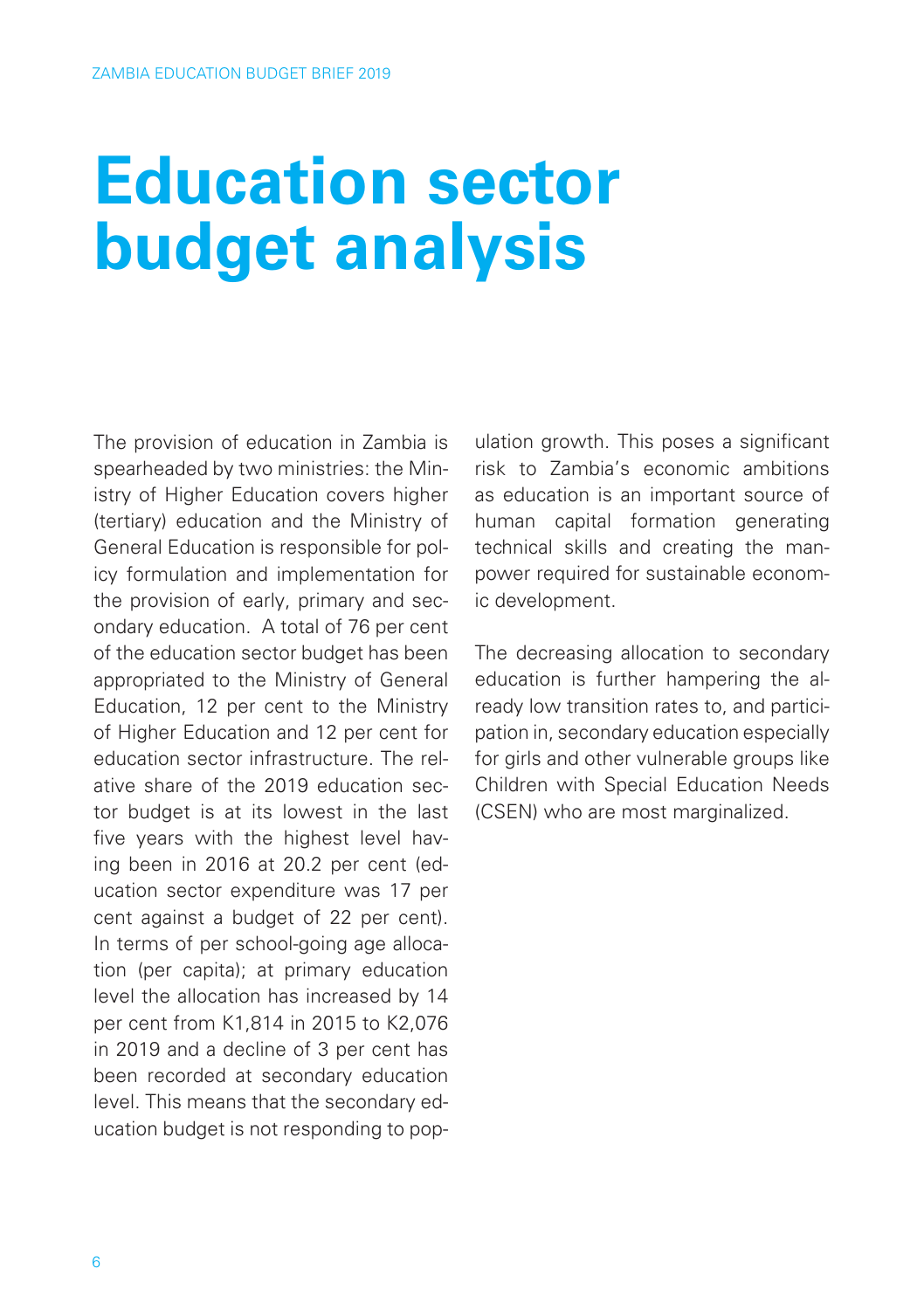#### ZAMBIA EDUCATION BUDGET BRIEF 2019 EDUCATION SECTOR BUDGET ANALYSIS



### **Chart 2: Evolution of Education Budget**

*Source: Constructed by UNICEF from Appropriation Act and budget speeches (2015-2019)*

The allocation over the years has contributed to the attainment of universal primary education. However, the quality of education remains low: only 45 per cent of Grade 4 pupils have the required competency in literacy and only half have the required competency in numeracy. When international assessments were applied on Zambian children in public schools only 5 per cent and 2 per cent of 15-year-old students met minimum proficiency levels in reading and mathematics respectively<sup>1</sup>. With this trend in learning outcomes, Zambia will likely fall short of meeting the target 4.1 of SDG Goal 4.

Further, completion rates at Grade 9 and Grade 12 remain at 72 per cent and 32 per cent respectively<sup>2</sup>. This means not all children who start school get to finish primary, let alone secondary, education. Infrastructure gaps remain a huge challenge and the ratio of secondary schools to primary schools is 1 to 9. The overall learning outcomes for Zambian children indicate a learning crisis. Learners are leaving the education system without acquiring basic literacy and numeracy skills.

1 Program for International Student Assessment – PISA, 2017 2017 2017 Education Statistical Bulletin

 $\overline{2}$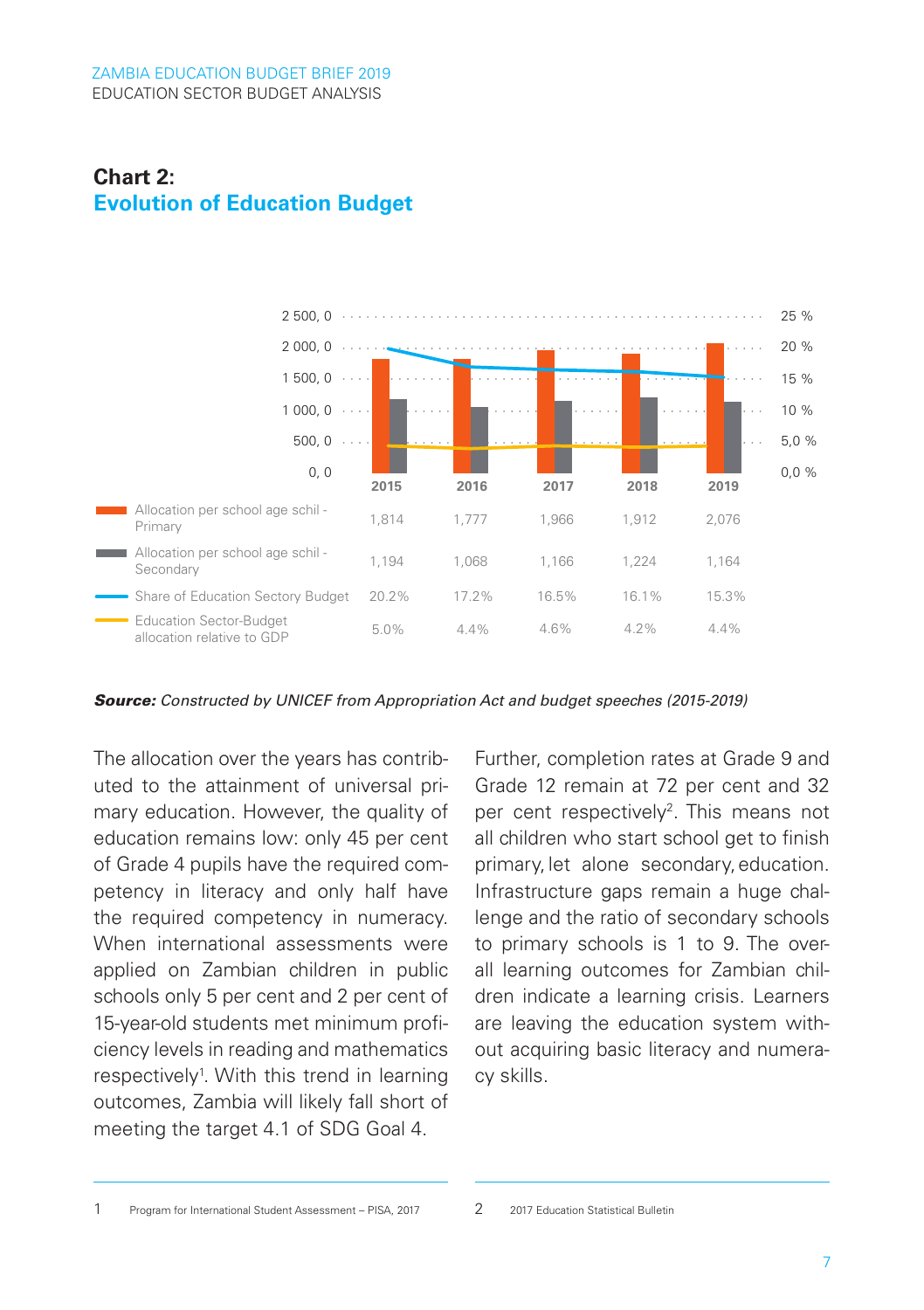As can be seen in Chart 1 above, the budget allocation is skewed towards primary education. Per child allocation in primary is double that of secondary. The share of personal emoluments has been on the decline;

a four-percentage-point decrease has been recorded from 73 per cent in 2017 to 69 per cent in 2019. Primary education, however, has a significant share of its budget going to personal emoluments.





*Source: Constructed by UNICEF from Volume II Output based Annual Budget (2017,2018,2019)*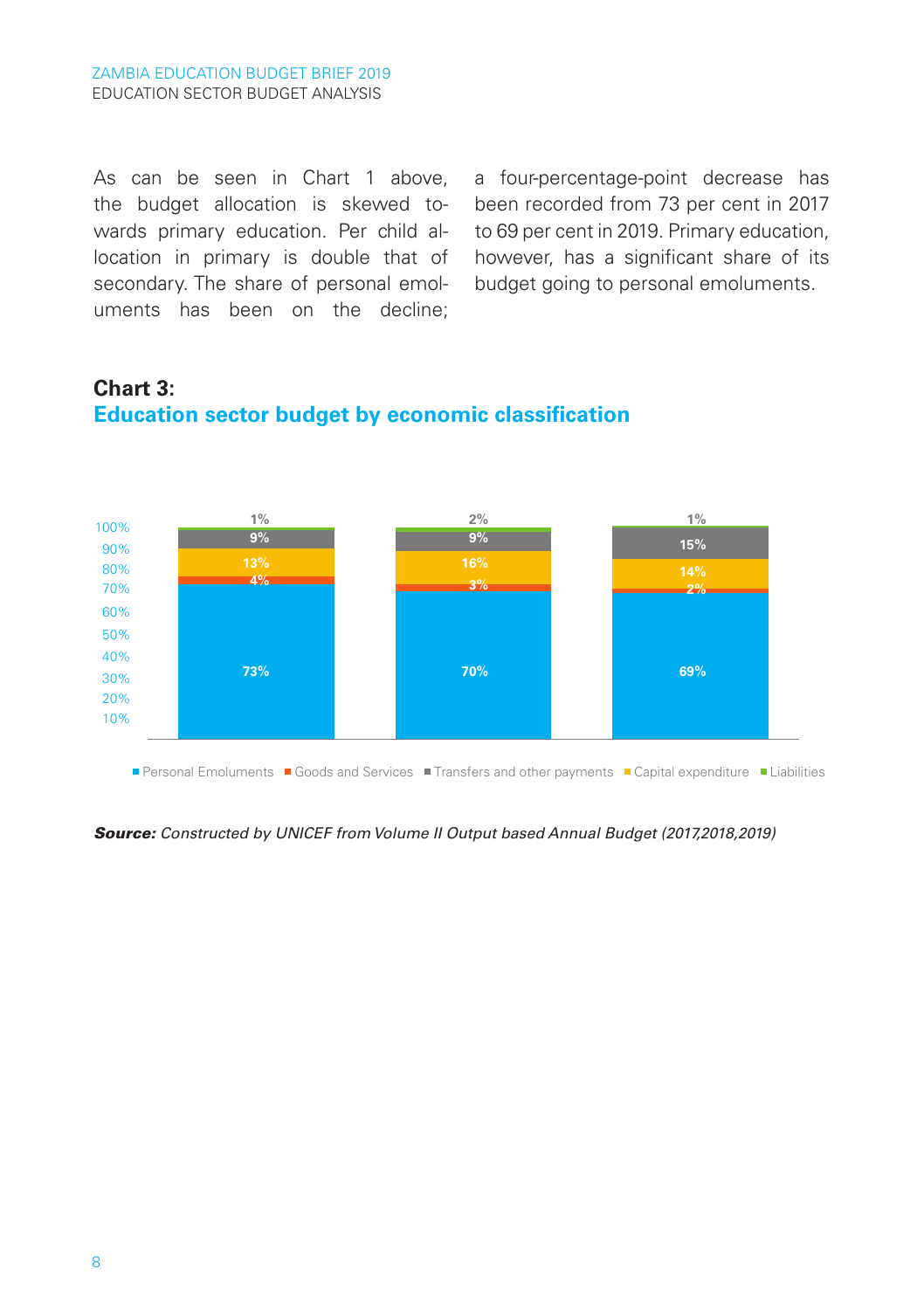## **Sharing the General Education Budget**

A significant share of the general education budget goes to personal emoluments and this has increased from 85 per cent in 2017 to 90 per cent in 2019. For primary education, the share of personal emoluments is even higher at 97 per cent, leaving little or nothing for other key ingredients of quality education. TThe budget for primary school grants has declined by 28 per cent in 2019 from the 2018 level while secondary school grants declined by 21 per cent. The high share of personal emoluments makes it impossible to have adequate investments in aspects that enhance quality education such as Teaching and Learning Materials (TLMs), Continuing Professional Development for Teachers and School Managers, access to Early Childhood Education (ECE) and secondary education.

In 2019, primary education accounts for two thirds (69 per cent) of the general education budget, while secondary education is second at 22 per cent and ECE has 0.13 per cent. The skewed distribution of public resources towards primary education has serious

implications for progression to secondary education and consequently to tertiary level. With the budget for education infrastructure on the decline in the last three years. this is unlikely to change. An alternative to bridging the shortage of secondary schools is to move to a low cost school design so as to have more classrooms for the same amount of allocation. Additionally, access to secondary school education could be expanded through alternative modes of education delivery such as technology-based rural schools, open learning centres, distance education etc. The consistent under resourcing of the ECE sector is worryingsome. This trend implies that children are enrolling in Grade 1 with no ECE experience resulting in low school attendance and performance. These learners are likely to repeat a grade, drop out of school, or be in constant need of remedial or special education.This state of affairs perpetuates inefficiencies in the education system.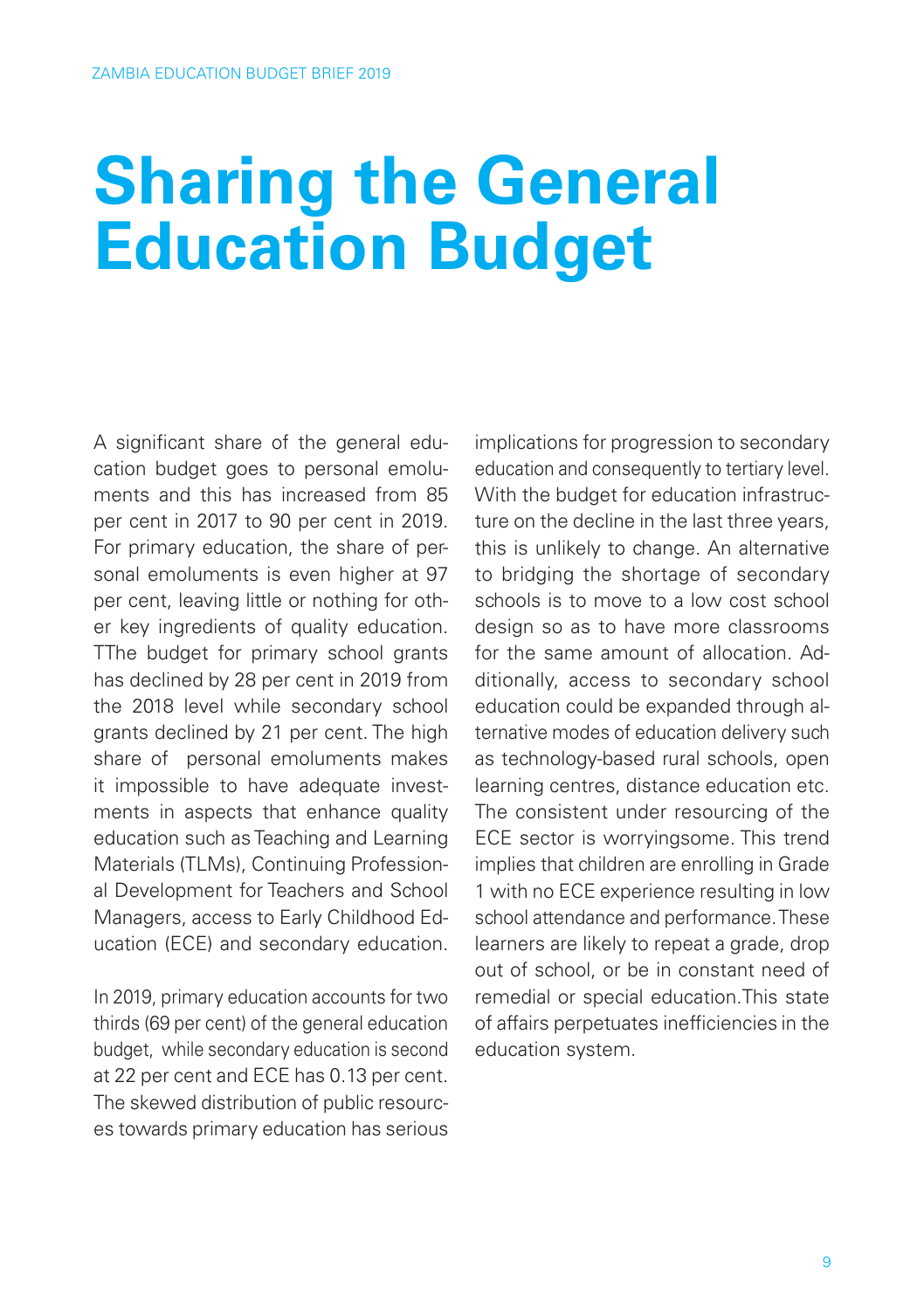



*Source: Constructed by UNICEF from 2019 Volume II Output-based Annual Budget* 

#### **How can budget allocation and execution improve education outcomes?**

Zambia needs an educated population to support its economy. The Living Conditions Monitoring Survey shows that poverty is significantly higher in households whose head has lower education. The World Bank Human Capital Project indicates that children in Zambia can expect to complete 9.2 years of pre-primary, primary and secondary schooling by age 18 and that if the years of schooling are adjusted for quality learning, they are at

5.2. This signifies a learning gap of four years. The graph below shows that the mean years of schooling have remained static at 49 per cent of the desired level.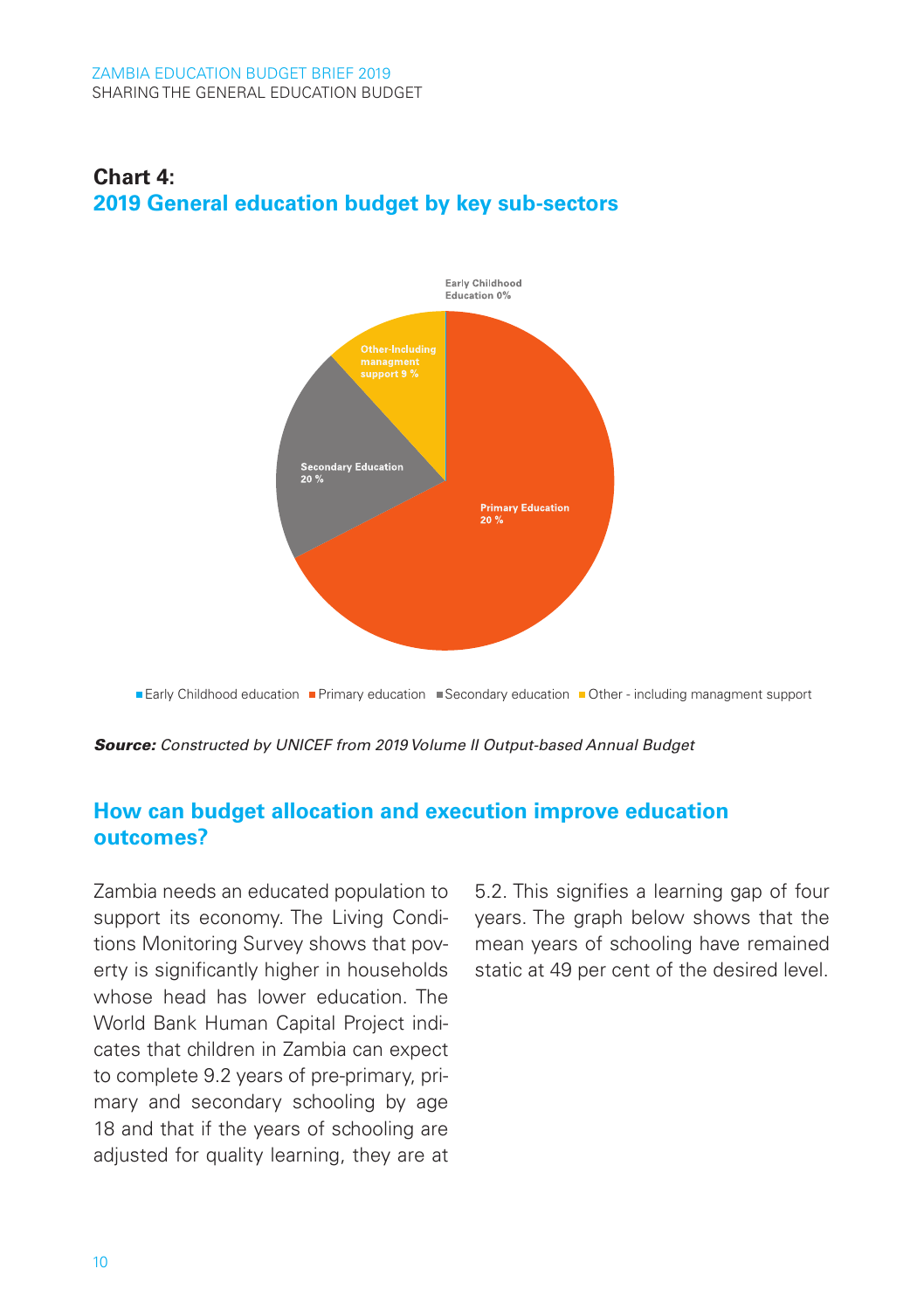



*Source: 2016 UNDP, Human Development Report*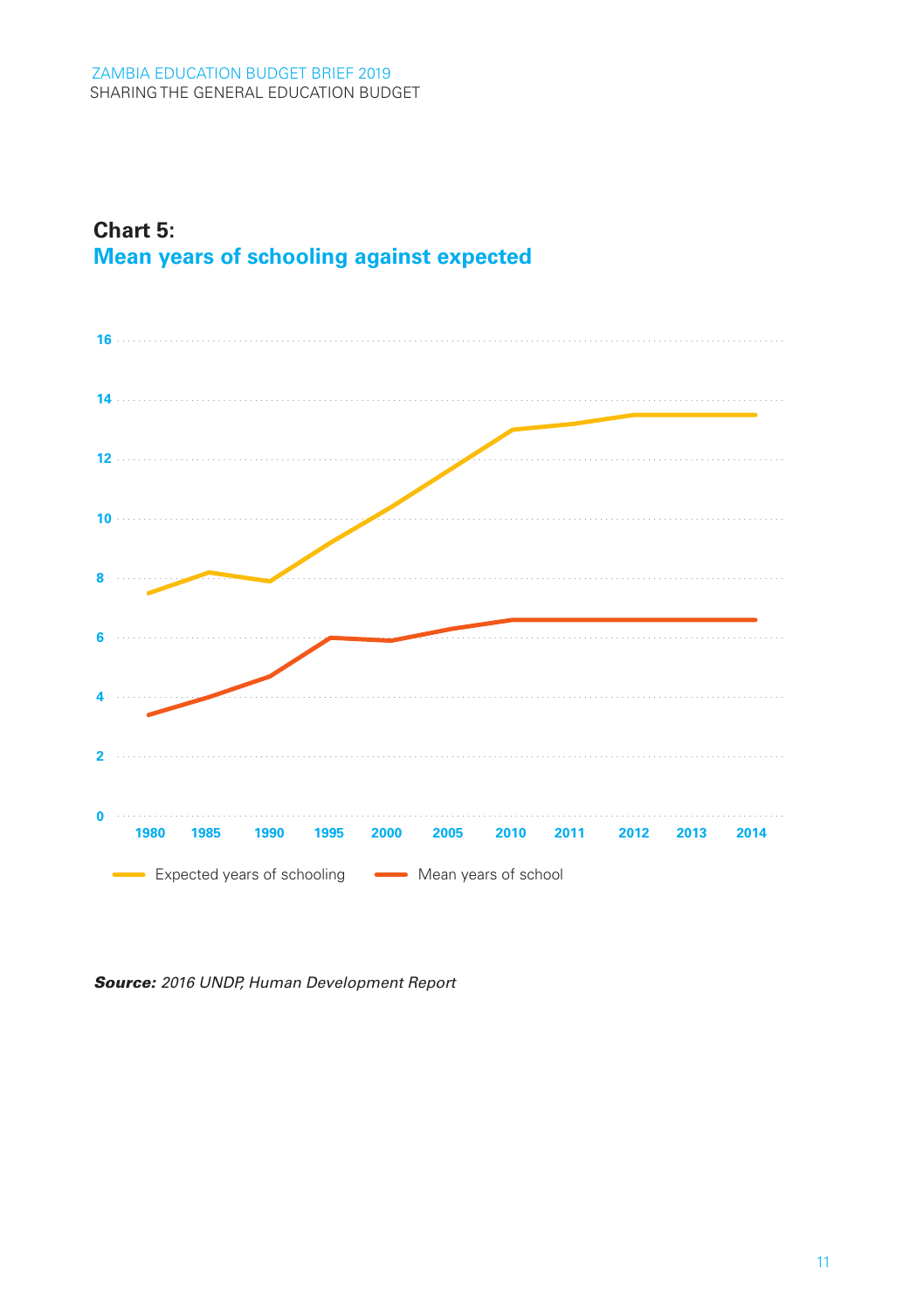#### **To reach the desired level of education of the population, the following need to be accelerated:**

**1. More resources are required to fund secondary school and early childhood education which have very limited access.** A solid base for human capital development will only be created if Zambia starts making significant investments in improving access and quality education throughout the entire chain. This can be achieved through the following:

- The scale-up of construction of low cost secondary schools, an initiative which has already commenced under the World Bank Zambia Education Enhancement Programme
- Explore alternative modes of secondary school education provision through e-learning, open learning centres, distance education or further still explore 'double shifting without hampering quality standards.
- With the reduction in fiscal space, the Government firstly needs to explore areas where efficiencies could be gained with the available resources. One area that is a potential for greater efficiency gains is that of textbook procurement and distribution. The lack of adequate textbooks continues to be a huge obstacle in implementing the revised curriculum and improving learning outcomes at all levels of the education system. The Government needs to review the current textbook management system, particularly procurement and distribu-

tion. Furthermore, the Government needs to explore a more cost-effective way of providing learning materials - such as building the capacities of Provincial and District Resource Centres to develop and distribute low-cost textbooks/handouts to help improve learner book ratios.

Explore a cross-subsidisation financing mechanism at secondary level where those who are able, pay the full cost plus premium to fund those who are not able. Through this mechanism, a proportion of boarding space in Government schools - i.e. 30 per cent of their space - should be for children from poor households, who should be subsidised at school level.

#### **2. Improve human resource management**

The education sector has staff countrywide, however, the distribution of staff favours urban schools in both numbers and experienced, qualified teachers. To reduce inequality through improved education outcomes in rural areas it is important that rural areas are not left for only new, inexperienced teachers.